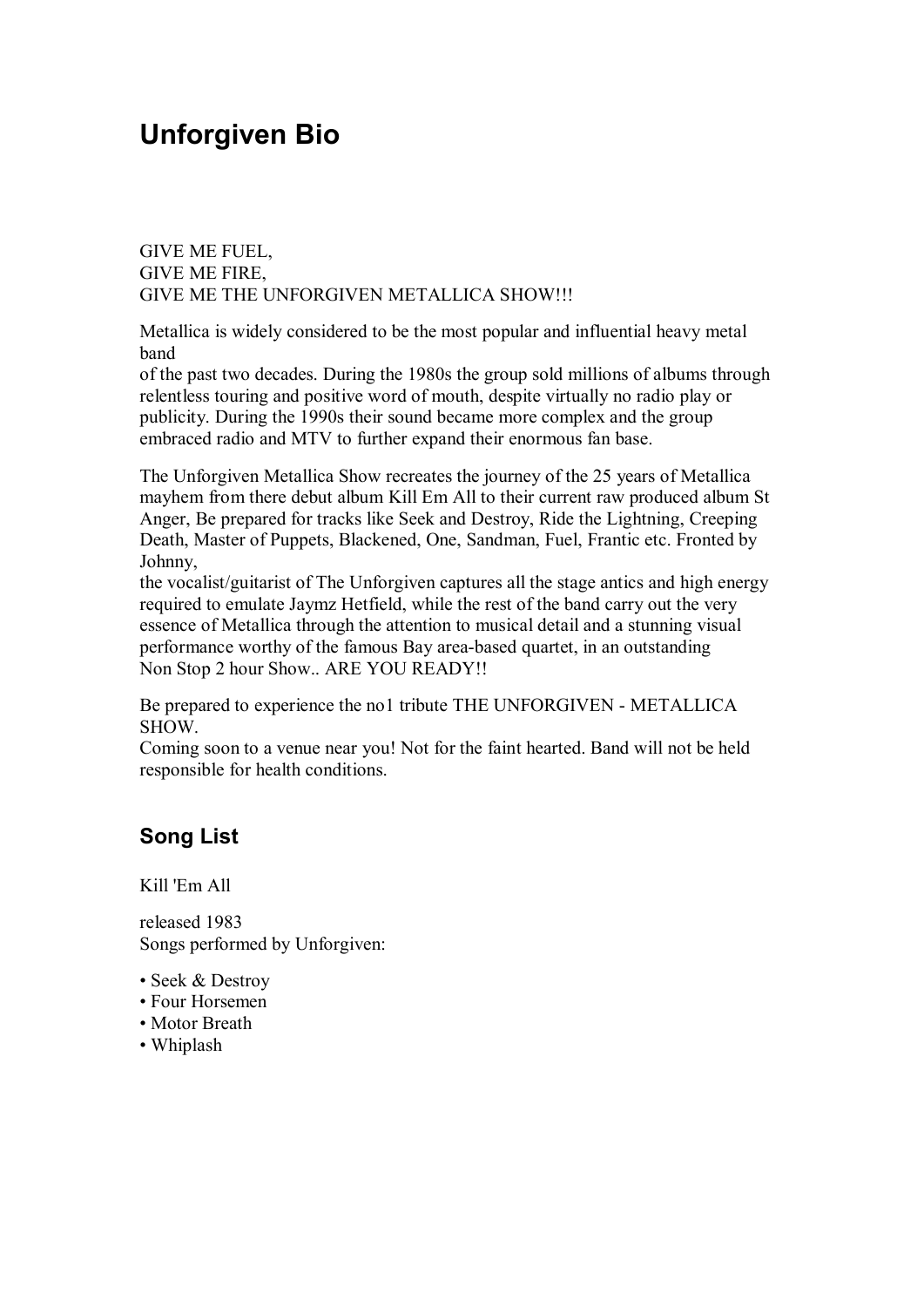

Ride the Lightning

released 1984 Songs performed by Unforgiven

- For Whom the Bell Tolls
- Fade to Black
- Creeping Death
- Ride the Lightning



**PUPPETS** Master of Puppets

released 1986 Songs performed by Unforgiven

- Master of Puppets
- Sanitarium
- Battery
- Damage Inc



Garage Days

released 1987 Songs performed by Unforgiven

- Last Caress
- Am I Evil?
- Helpless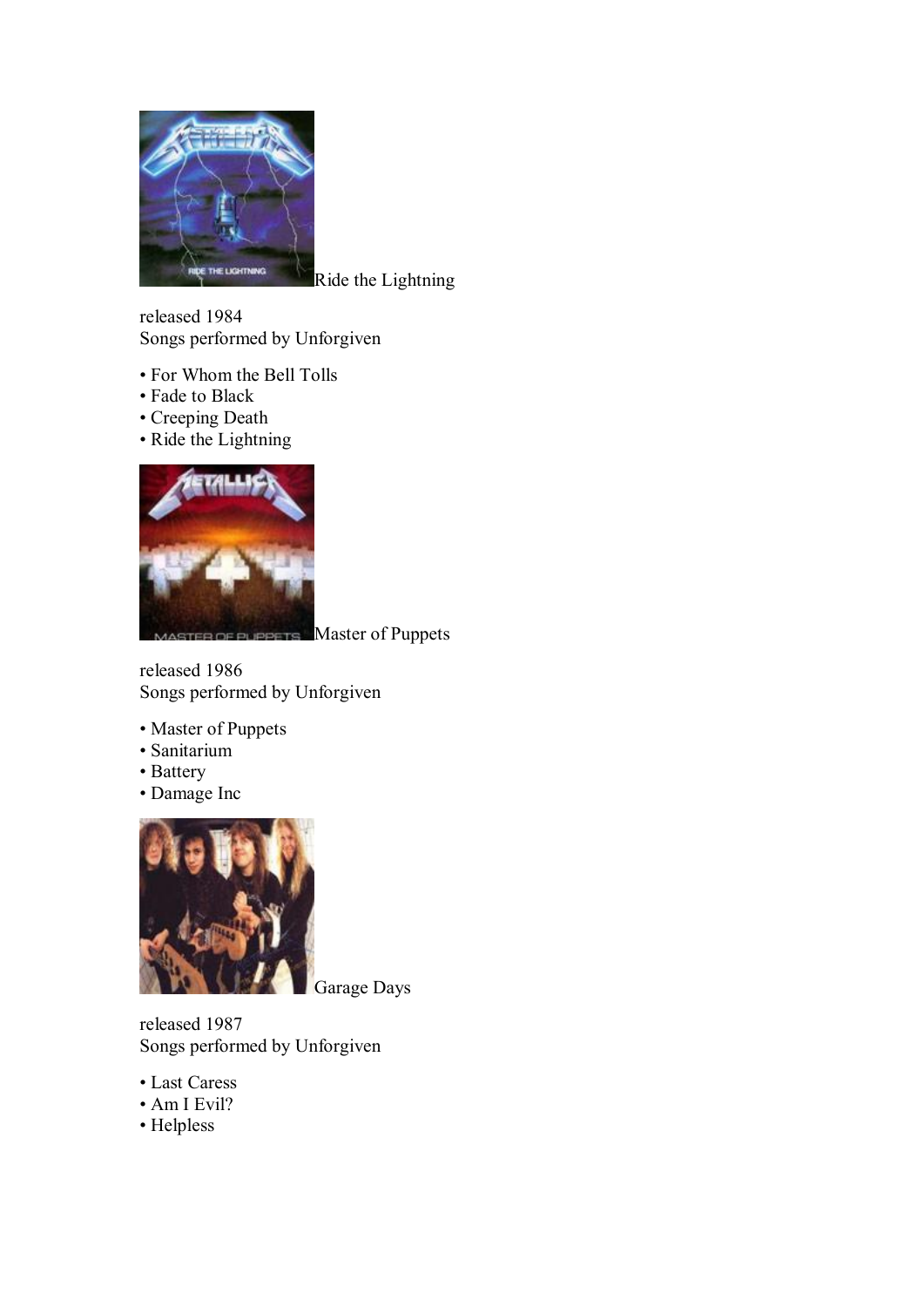

FORALL And Justice for All

released 1988 Songs performed by Unforgiven

- Blackened
- One
- Harvestor
- To Live is to Die



Metallica (Black Album)

released 1991 Songs performed by Unforgiven

- Enter Sandman
- The Unforgiven
- Wherever I May Roam
- Nothing Else Matters



released 1996 Songs performed by Unforgiven

- Bleeding Me
- Until It Sleeps
- Hero of the Day
- King Nothing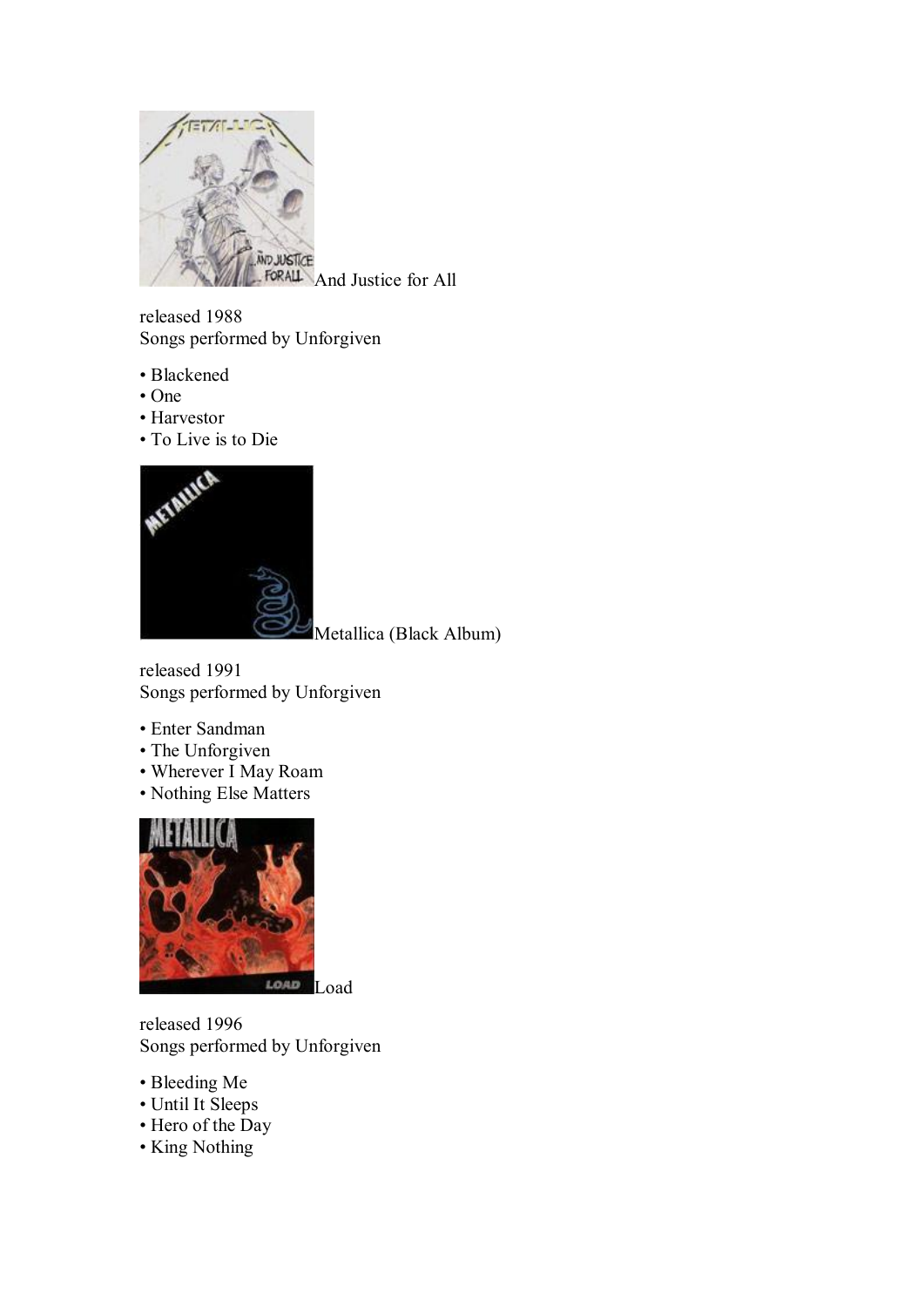

released 1997 Songs performed by Unforgiven

• Fuel

• Memory Remains



Garage Inc.

released 1998 Songs performed by Unforgiven

- Stone Cold Crazy
- Die Die my Darling
- Turn the Page
- Whiskey in the Jar
- So What
- Breadfan



released 2003 Songs performed by Unforgiven

- St Anger
- Frantic
- Unnamed Feeling